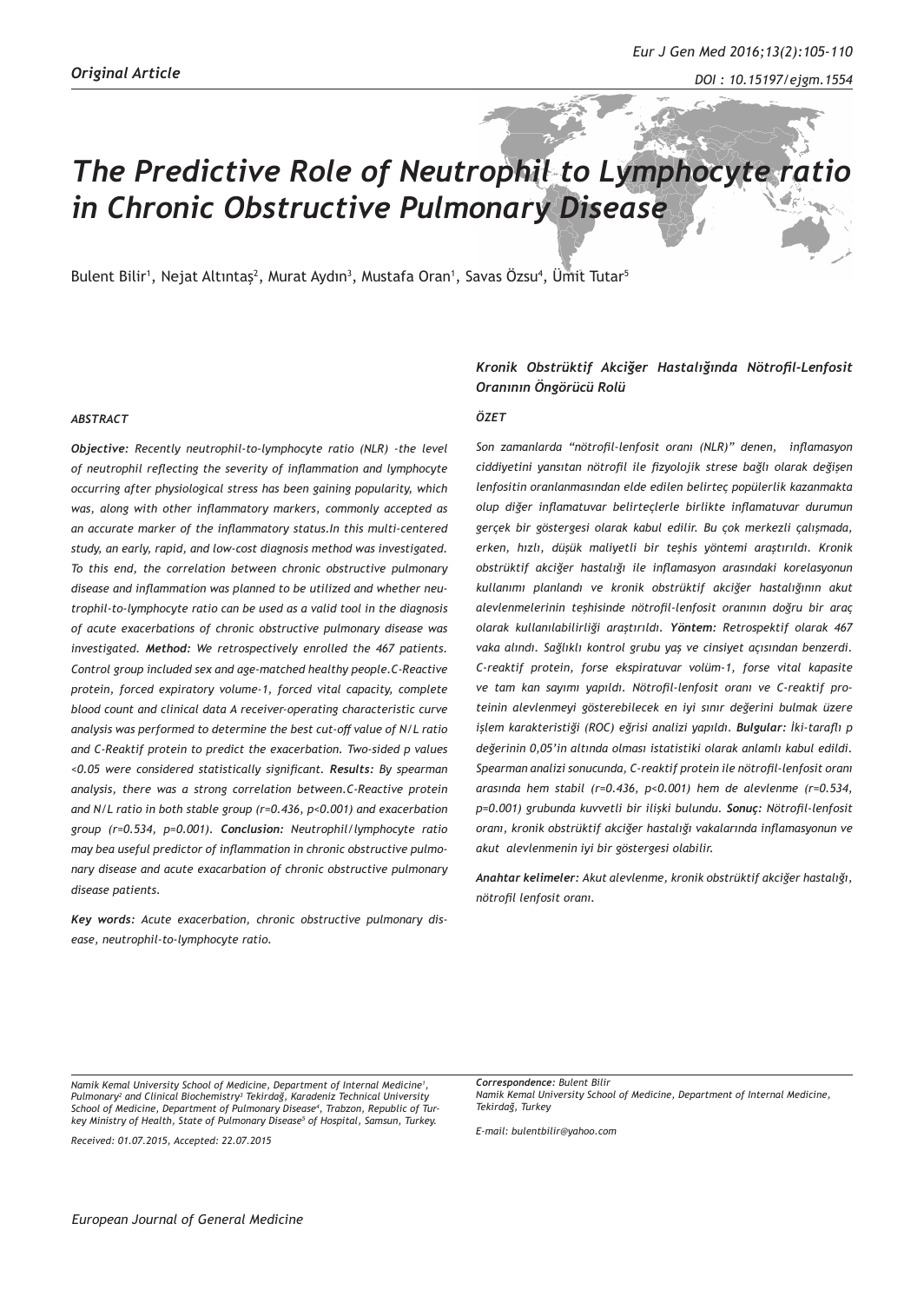# **INTRODUCTION**

Chronic obstructive pulmonary disease (COPD) is a chronic and progressive inflammatory disease affecting respiratory system, which is accompanied by acute exacerbations (AE). It is characterized by progressive airflow limitation that is not fully reversible. Inhaled particles and gases such as tobacco smoke lead to inflammatory response in the lungs and airways (1,2).

In elderly population 10% is affected world wide (2).World Health Organization describes COPD as a leading cause of mortality and morbidity in elderly population (3,4). Since the disease is complicated with adverse outcomes, high cost, it is critical to treat the disease by preventing acute exacerbation and controlling the inflammation.

Various inflammatory markers such as C-reactive protein (CRP), and white blood cell (WBC) count increase in COPD (5). Additionally, elevated inflammatory markers have longly been used to determine the acute exacerbations of COPD (AECOPD) and prognosis. Neutrophil-lymhocyte ratio (NLR) is a novel inflammatory biomarker which indicates the balance of the immune system and reflecting systemic inflammation. Morever, NLR has widely been studied in various disorders complicated with acute and chronic inflammation, located in US National Library of Medicine National Institutes of Health (PUBMED). Neverthless, the association of this biomarker, with COPD and AECOPD is almost not evaluated.

In this multi-centered study, evaluation of NLRas an early, rapid, and low-cost diagnostic methodin COPD and AECOPD was aimed.

# **MATERIAL AND METHODS**

This multicenter study involved 467 patients withCOPD or AECOPD between June 2013 and February 2014. The patients' demographic and clinical data were retrieved from the hospitals' electronic database and spirometry measurement results listed in the form. CRP, complete blood count (CBC), and clinical data of the patient and control group were recorded in this form. Control group included 215 age and gender matched healthy subjects, who admitted to the hospital for checkup. CBC of 215 sex-, age- and BMI- matched healthy control subjects were evaluated. Diagnosis of COPD was based on Global Initiative for Chronic Obstructive Lung Disease (GOLD) criteria for the diagnosis, classification, and severity of

COPD. At the same time NLR and CRP levels were classified according to COPD GOLD Stage (6).

## *Ethical committee*

The study complied with the Declaration of Helsinki and was approved by the ethics committee of the Republic of Turkey Ministry of Health Okmeydani Training and Research Hospital (Date: 27/03/2014-Number: 5559).

# *Eligible Criteria*

This multicenter cross-sectional retrospective study was conducted in the Internal Medicine Clinics and Pulmonary Disease Clinics. Medical records of 467 patients admitted to these centers between June 2013 and february 2014 were analyzed.patients withother coexisting pulmonary diseases, with any acute inflammatory disease (n:20) other than AECOPD, with any chronic inflammatory disorder (n:22) except COPD, malignity (n:3) and insufficient records (n:20) were excluded. Finally, 402 patients enrolled.

## *Study design*

Patients were divided into two subgoups due to their hospital records stable COPD and AECOPD. Stable COPD was described as having no change in sympthoms as well as no addditional medical treatment or extra doses of daily inhaler treatment for consequtive three months (7). Acute exacarbation of COPD was described as a sudden worsening of COPD symptoms of shortness of breath,increasedquantity and augmentation of sputum which is prolonged more than 48 hours (h) and raised use of maintenance medications and/or need for additional treatment (8). Subsequently, both groups were staged according to the severity criteria of GOLD (6); stage I [FEV1≥80%,], stageII [50%≤FEV1<80%], stage III [30%≤FEV1<50 %] and stage IV [FEV1<30 %].

# *Statistical analysis*

Descriptive statistics were computed for all factors. Continuous variables were presented as mean (standard deviation) or median (25<sup>th</sup>, 75<sup>th</sup> percentiles) and categorical variables as frequency (percentage). For comparisons among groups, the chi-square test (or Fisher's exact test when any expected cell count was <5 for a 2x2 table) was used for categorical variables and the unpaired Student's t test or the Mann–Whitney rank sum test for continuous variables after testing for normality which (was performed using histograms and the Shapiro‐Wilk test).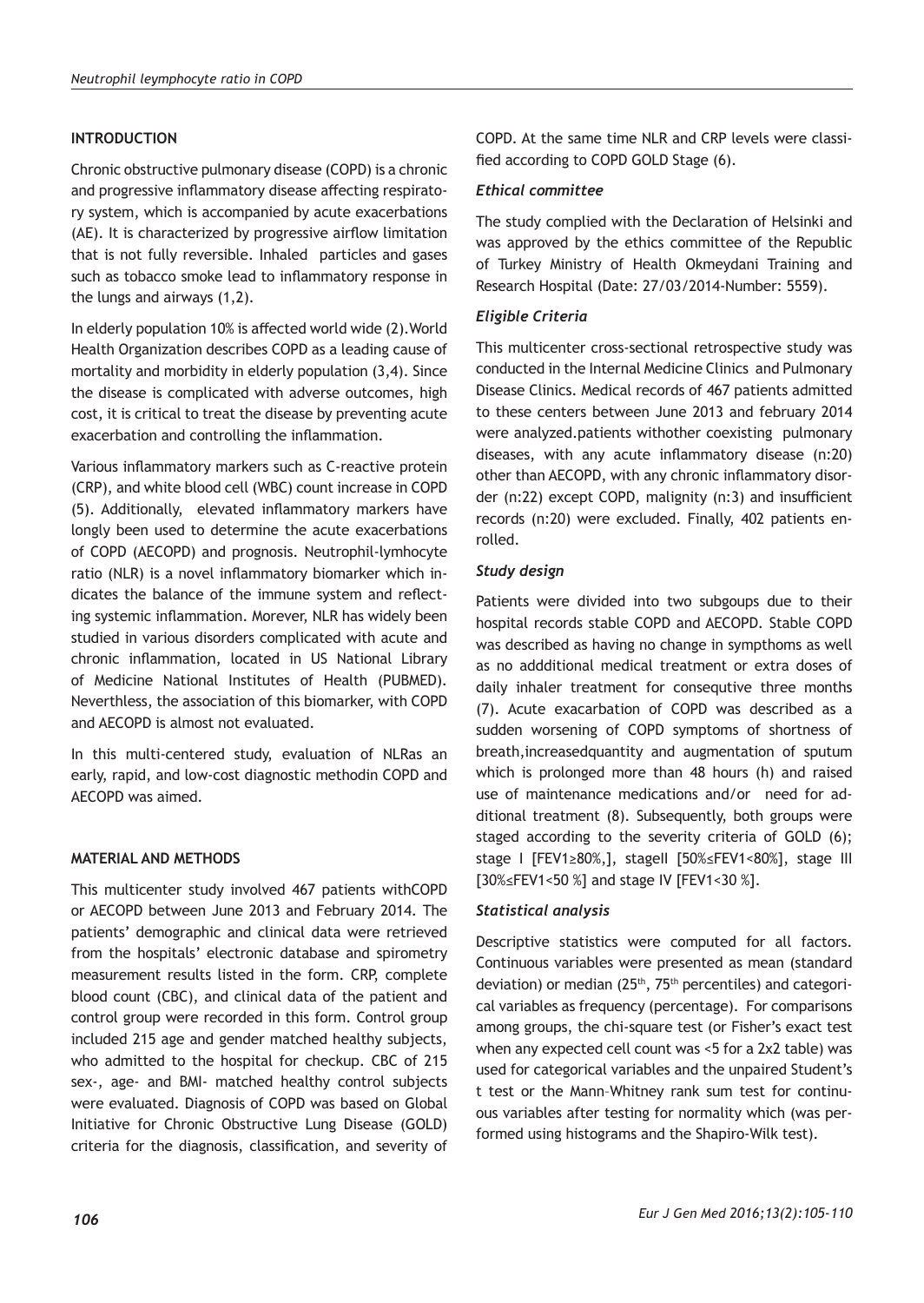

*Figure 1. A graph of neutrophil-to-lymphocyte ratio in chronic obstructive pulmonary disease groups and healthy controls. Data are expressed as box plots, in which the horizontal lines illustrate the 25th, 50th and 75th percentiles of the values of Neutrophil-to-Lymphocyte ratios.* 

One way analysis of variance (ANOVA) with Bonferroni adjustments were used to compare more than two groups, if tests of normality were met and the Kruskal-Wallis test when tests of normality failed. Bivariate relationships between variables were determined by Pearson's or Spearman rank correlation coefficients (rho). Receiver operating characteristics curve (ROC) analysis was used to evaluate the role of NLR and CRP in distinguishing subjects with exacerbation. Cut-off values that maximized both sensitivity and specificity were chosen. Two-sided p values <0.05 were considered statistically significant. All statistical analyses were performed using the Statistical Package for the Social Sciences for Macintoch version 20.0 (SPSS Inc., Chicago, IL, USA; serial number = 10229569).



*Figure 2. Correlation between C-reactive protein and neutrophil-to-lymphocyte ratio in chronic obstructive pulmonary disease patients with stable period.*

#### **RESULTS**

The hospital records of 467 patients COPD patients with a stable period and acute exacerbation (216 and 186 patients, respectively) and leukocyte profiles of 215 sex, age and BMI matched healthy control subjects were evaluated. The characteristics and laboratory findings of involved subjects in three groups and PFTs of COPD groups are outlined in Table 1. There was no statistical difference between the groups with respect to age and sex. The current findings indicated that the NLR in COPD patients with exacerbation was significantly higher compared with stable period and healthy controls (p<0.001). The NLR was higher in COPD patients with stable period than healthy control (p<0.001) (Figure 1). CRP levels were significantly different in three groups (p<0.001). CRP levels had a tendency to increase with exacerbation. Pulmonary function test was not different



*Figure 3. Correlation between C-reactive protein and neutrophil-to-lymphocyte ratio in chronic obstructive pulmonary disease patients with exacerbation.*



*Figure 4. Receiver Operating Curve for neutrophil-tolymphocyte ratio.*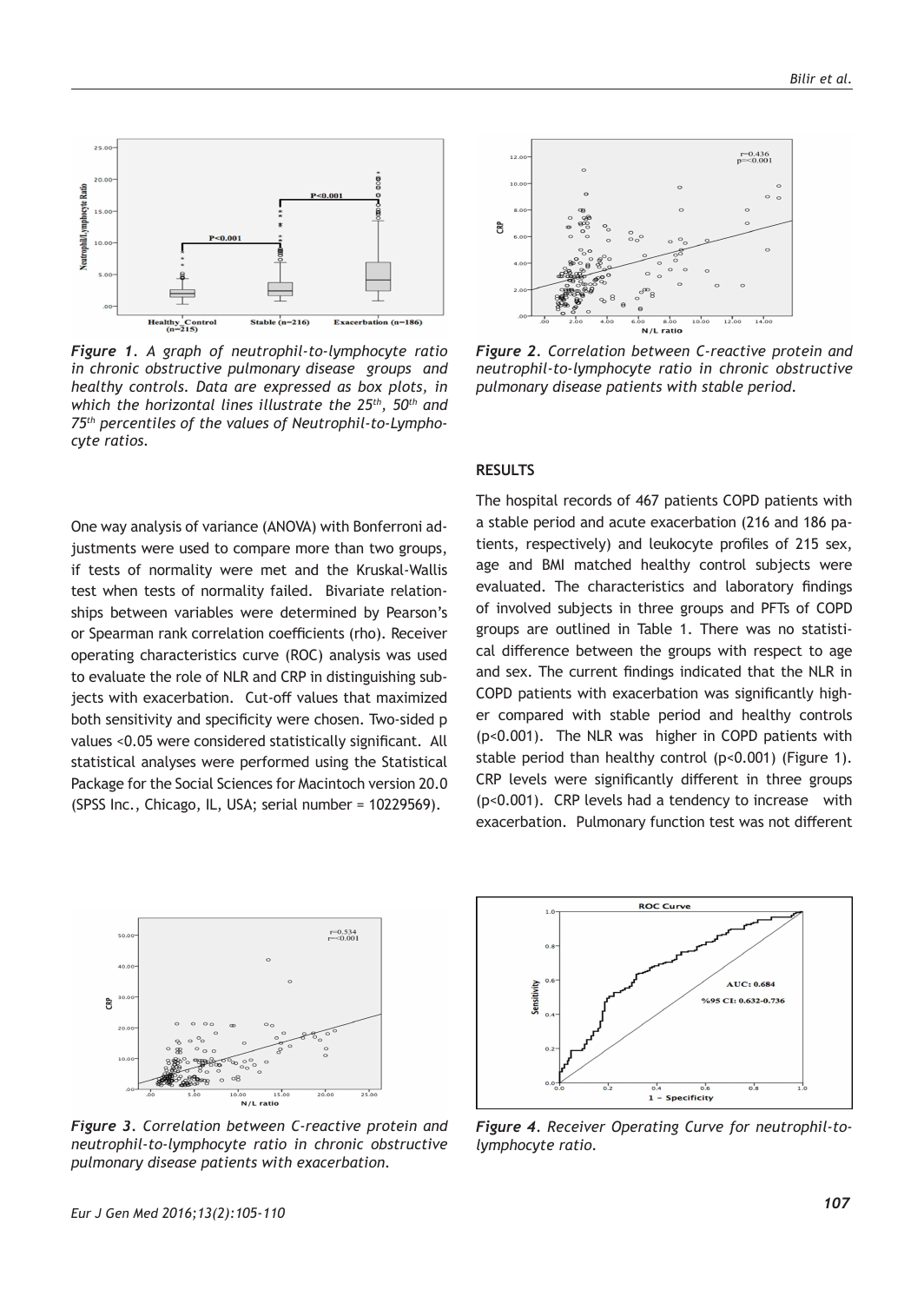|                                  | $\overline{\phantom{a}}$<br>Control<br>(n:215) | ╭<br>COPD (Stable)<br>(n:216) | <b>COPD</b> (Exacerbation)<br>(n:186) | p value <sup>s</sup> |
|----------------------------------|------------------------------------------------|-------------------------------|---------------------------------------|----------------------|
| Mean age, yr (SD)                | 54.6 (13.8)                                    | 53.2(13.2)                    | 56.9(14.9)                            | $0.178^{t}$          |
| Male $n$ $(\%)$                  | 181(84.2%)                                     | 175(81%)                      | 163(87.6%)                            | 0.194 <sup>‡</sup>   |
| Laboratory finding               |                                                |                               |                                       |                      |
| Leukocyte, ×103 µl               | 7.0(1.9) $a,b$                                 | $7.6(2.0)^{a,c}$              | $8.3(1.9)^{b,c}$                      | $< 0.001*$           |
| Neutrophil, ×103 µl              | $4.1(1.4)^{a,b}$                               | $4.7(1.9)^{a,c}$              | $5.7(2.0)^{b,c}$                      | $< 0.001*$           |
| Lymphocyte, $\times$ 103 $\mu$ l | $2.2(0.8)^{a,b}$                               | $1.9(0.8)^{a,c}$              | $1.4(0.8)^{b,c}$                      | $< 0.001*$           |
| <b>NLR</b>                       | $1.9(1.1)^{a,b}$                               | $2.41(2.9)^{a,c}$             | 4.1 $(4.6)^{b,c}$                     | $< 0.001*$           |
| Haemoglobin, g/dl                | 13.4(0.9)                                      | 13.2(2.1)                     | 13.1(2.3)                             | $0.922*$             |
| Platelets, $\times$ 103 $\mu$ l  | 242.3(57.9)                                    | 234.63(80.0)                  | 244.5(96.8)                           | $0.163*$             |
| CRP, mg/dl                       | $1.7(1.1)^{a,b}$                               | $3.3(2.3)^{a,c}$              | 7.6(6.2) $b,c$                        | $P < 0.001*$         |
| FEV,                             | NA                                             | 54.1(8.43)                    | 52.0(9.74)                            | $0.656^{y}$          |
| FEV, / FVC                       | NA                                             | 60.1(7.7)                     | 58.7(7.5)                             | $0.355^{y}$          |

*Table 1. Clinical characteristic of studied subjects.*

*CRP; C-reactive protein, FEV1 forced expiratory volume in the first second, FVC forced vital capacity, MPV mean platelet volume, NLR; neutrophil-to- lymphocyte ratio, Data are Median (interquartile range) unless otherwise indicated. § As compared among the three groups; Where the P value is significant, values within a row with the same superscript letter are significantly different.*

*†One-way analysis of variance (ANOVA), ‡Chi-square test, \* Kruskal-Wallis test with Benforoni correction, ¥ Student T test.*

in COPD groups (Table 1). NLR and CRP levels were classified according to COPD GOLD stage in Table 2. There was a linear increase in NLR with COPD severity in stable group, however this increase was not linear in patients with exacerbation, in a way that NLR tended to be high in stage-I patients even this elevation was not statistically significant and NLR was higher in stage 4 patients than stage-2 and -3 patient. By spearman correlation, there was a strong correlation between CRP and NLR in both stable group (r=0.436, p<0.001) (Figure 2) and exacerbation group (r=0.534, p=0.001) (Figure 3).

Diagnostic characteristics of NLR and CRP for prediction of Exacerbation: A receiver-operating characteristic curve (ROC) analysis was performed to determine the best cut-



*Figure 5. Receiver operating curve for C-reactive protein.*

off value of NLR and CRP to predict the exacerbation. The best cutoff for NLR was taken as 3.35. The area under the curve (AUC) was 0.684 (95% CI 0.632 to 0.736, p<0.001) and the sensitivity, specificity, positive predictive value, negative predictive value, and diagnostic accuracy were 69%, 59%, 59%, 69%, and 64%, respectively (Figure 4).

The best cutoff for CRP was taken as 3.35. The area under the curve (AUC) was 0.751 (95% CI 0.704 to 0.798, p<0.001) and the sensitivity, specificity, positive predictive value, negative predictive value, and diagnostic accuracy were 68%, 62%, 60%, 69%, and 65%, respectively (Figure 5).

#### **DISCUSSION**

COPD is a progressive disease which is complicated with acute execerbations. It has longly been a prevelant health problem as well as economical burden.The economical burden, the prevalance of COPD and AECOPD are expected to raise in the future, as a result of increasing survival age and exposure to the risk factors such as tobacco smoking, occupational and air pollution, wood and other biomass fuels (4-9). AECOPD is a major factor of increasing costs in COPD (10), and are an important COPD-related mortality (11). Although few biomarkers have been widely used in the clinical practice, many efforts have been made to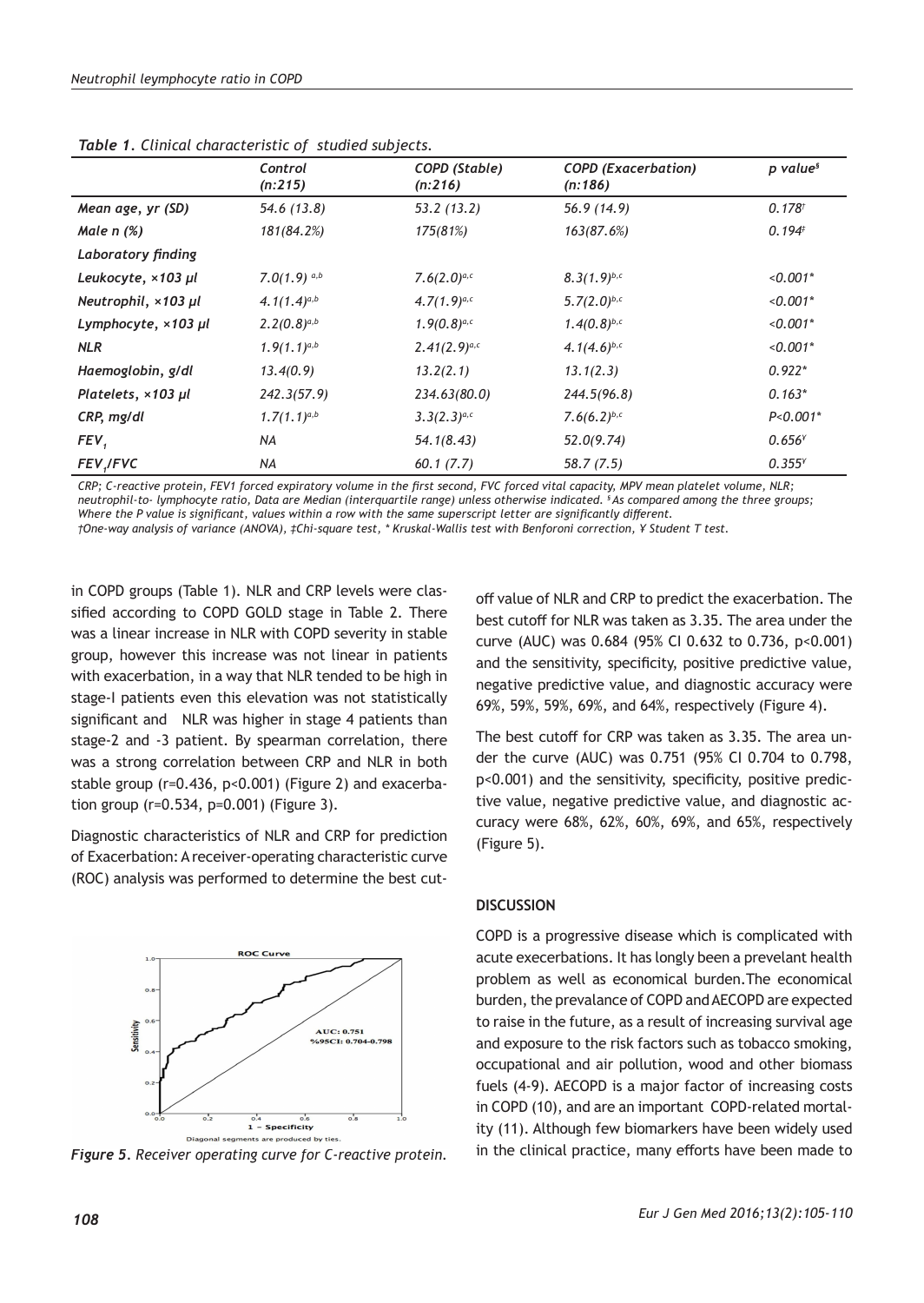| according to Global Initiative for Chronic Obstructive Lung Disease Stage. |               |                |                 |                |                    |            |  |
|----------------------------------------------------------------------------|---------------|----------------|-----------------|----------------|--------------------|------------|--|
| <b>Parameters</b>                                                          | Group         | Stage I        | Stage II        | Stage III      | Stage IV           | p value    |  |
| <b>NLR</b>                                                                 | <b>Stable</b> | $1.64(1.60)^a$ | $2.33(2.09)^b$  | $2.60(3.58)^a$ | $2.66(3.86)^{a,b}$ | $< 0.001*$ |  |
|                                                                            | Exacerbation  | 6.19(2.94)     | $4.18(4.48)^a$  | $3.47(3.53)^b$ | $6.29(6.38)^{a,b}$ | $0.028*$   |  |
| <b>CRP</b>                                                                 | <b>Stable</b> | 2.20(2.38)     | 2.94(2.48)      | 2.70(3.20)     | 3.7(4.4)           | $0.053*$   |  |
|                                                                            | Exacerbation  | 6.90(8.51)     | 4.00 $(5.87)^a$ | $6.00(6.00)^b$ | 9.92 (9.48) $a,b$  | $0.01*$    |  |

*Table 2. Neutrophil-lymhocyte ratio and C- reactive protein levels during stable and exacerbation period,* 

| according to Global Initiative for Chronic Obstructive Lung Disease Stage. |  |  |
|----------------------------------------------------------------------------|--|--|
|                                                                            |  |  |

*NLR: Neutrophil-to-lymphocyte ratio; CRP: C-reactive protein. Data are Median (interquartile range) unless otherwise indicated. As compared among the four groups;*  Where the P value is significant, values within a row with the same superscript letter are significantly different. \* Kruskal-Wallis test with Benforoni correction.

explore new biomarkers that have shown promise as indicators of disease severity, acute execerbations of the disease as well as treatment response (12). Recently, it has been suggested that NLR could be used as a marker of inflammation in patients with Familial Mediterranean Fever, cancer, cardiovacular diseases, kidney diseases, ulcerative colitis (13-17). Taylan et al. (18); evaluate the NLR in 100 COPD patients. They investigate the data of the patients in acute exacerbation period retrospectively and than they repated the measurements three mounts later in the stable period.

They found a significant corelation of NLR with CRP (r= 0.415, p<0.001), WBC (r= 0.304, p= 0.002) and ESR (r= 0.275, p= 0.035). For an NLR cutoff of 3.29, sensitivity of detecting AECOPD was 80.8% and specificity was 77.7%. As a conclusion they suggested that NLR can be used as a marker like WBC, ESR, CRP in the AECOPD fort he early diagnose also who have normal levels of tradiotional markers.

Although there has been many studies evaluating the usefulness of this marker in some disorders that is complicated by systemic inflammation, at the best of our knowledge there is only one study evaluating the NLR in patients with COPD. In the study of Günay et al. (19); it has been demonstrated that there had been a significant increase in NLR in stable COPD patients compared to healthy controls. Additionally, a further increase in NLR was observed in AECOPD compared to stable period.

In the present study a larger number of COPD patients and control subjects were included. Similar to findings of Günay et al. NLR found to be higher in COPD and AECOPD groups compared to control groups. Different from their study desingn, COPD and AECOPD patients were classified according to the GOLD criteria. A linear increase was observed in NLR with COPD severity, which may show the relationship between inflammation and increased NLR, in stable group.However, increase in NLR was not linear in AECOPD. Although NLR was suggested to be used in determination of inflammation, however a cutoff level was not determined in COPD patients.Our findings demonstrated that NLR higher than 3.35 would be a good predictor of inflammation. NLR may be a useful predictor of inflammation in COPD patients. Prospective studies would be useful to assess the predictive value of this marker for determination of inflammation.

#### **REFERENCES**

- *1. Salvi SS, Barnes PJ. Chronic obstructive pulmonary disease in non-smokers. Lancet 2009;374:733-43.*
- *2. Hogg JC, Chu F, Utokaparch S, Woods R, Elliott WM, Buzatu Let al. The nature of small airway obstruction in chronic obstructive pulmonary disease. N Engl J Med 2004;350:2645–53.*
- *3. Halbert RJ, Natoli JL, Gano A, Badamgarav E, Buist AS, Mannino DM.Global burden of COPD: systematic review and meta-analysis. Eur Respir J2006;28:523–32.*
- *4. Mathers C, Boerma T, Fat DM. The Global Burden of Disease: 2004 Update. Geneva: World Health Organization; 2008. [Accessed 15.06.2015]. Available from:http:// www.who.int/healthinfo/global\_burden\_disease/GBD\_ report\_2004update\_full.pdf.*
- *5. Bestall JC, Paul EA, Garrod R, Garnham R, Jones PW, Wedzicha JA.Usefulness of the Medical Research Council (MRC) dyspnoea scale as a measure of disability in patients with chronic obstructive pulmonary disease. Thorax 1999;54:581-6.*
- *6. Global Initiative for Chronic Obstructive Lung Disease The Global Strategy for the Diagnosis, Management, and Prevention of Chronic Obstructive Pulmonary Disease.2013. [Accessed April 4, 2015]. Available from: http://www.goldcopd.org/uploads/users/files/GOLD\_Report\_2013\_Feb20. pdf.*